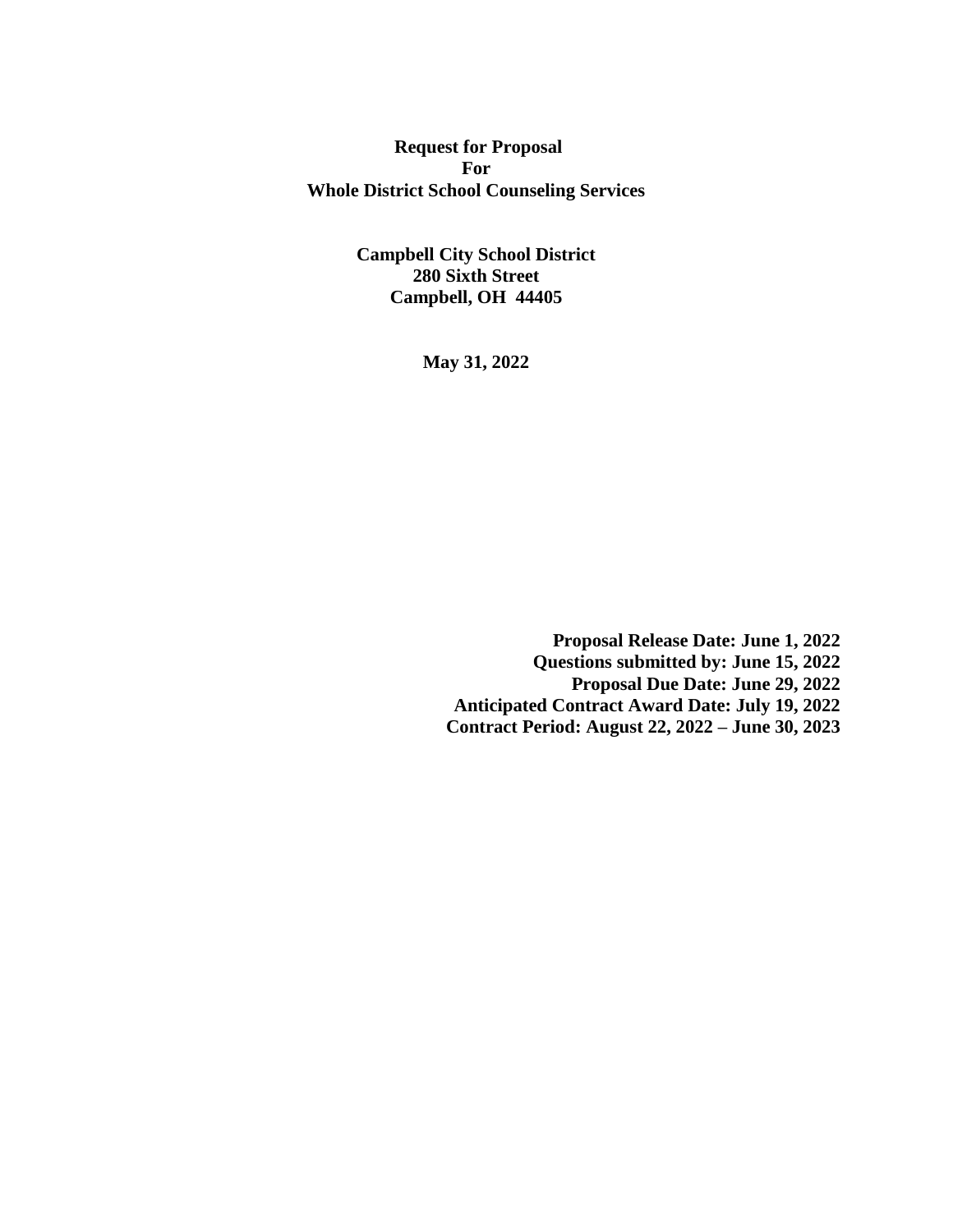# **Request for Proposal for Whole District School Counseling Services**

# **Background/Rationale**

Campbell City School District (District) is a very proud and culturally diverse community that takes a sincere interest in the education of its children and families. The District is dedicated to providing opportunities for all members of the community to become involved in the life of the school. The School District is dedicated to living its mission and continuing to create pride in self, family, and community.

The District is committed to partnering with the community to provide additional supports to students who have barriers to learning. By providing learning supports, all students can ultimately benefit from quality academic instruction and experience success in school. The District is seeking to established interagency agreements with a mental health provider(s) to offer on-site mental health services throughout the District. Through this highly collaborative partnership, students with social, emotional and behavioral needs will experience greater academic success.

# **Scope of Work**

The District Building Administrators or their designee will carry out the following:

- 1. Follow the District therapy services referral process to identify students who would be appropriate for services. The process must use a team, which at a minimum includes administration, school counselor and other individuals who are working closely with the students (i.e. – At-risk personnel, school nurses, classroom teacher, etc.) may also be included.
- 2. Have a communication system in place in the building to coordinate services as well as share information with all staff about the services available and the referral process.
- 3. Publish in student handbooks, parent newsletters and other publications a notice District Building Administrators or their designee will carry out the following:
	- a. Follow the District therapy services referral process to identify students who would be appropriate for services. The process must use a team, which at a minimum includes administration, school counselor and other individuals who are working closely with the students (i.e. – at-risk personnel, school nurses, classroom teacher, etc.) may also be included.
	- b. Have a communication system in place in the building to coordinate services as well as share information with all staff about the services available and the referral process.
	- c. Publish in student handbooks, parent newsletters and other publications a notice that the District has a partnership with Partner Agency to provide services on-site.
	- d. Develop a written intervention plan for referred students, which includes building supports as well as service provided by Partner Agency.
	- e. Contact parents personally to share concerns regarding their child and to offer the resources available through Partner Agency.
	- f. Secure from the parent a signed release of information to be able to share information between Partner Agency and the school.
	- g. Provide private, confidential space for the counselor to meet with the student and /or parent on-site.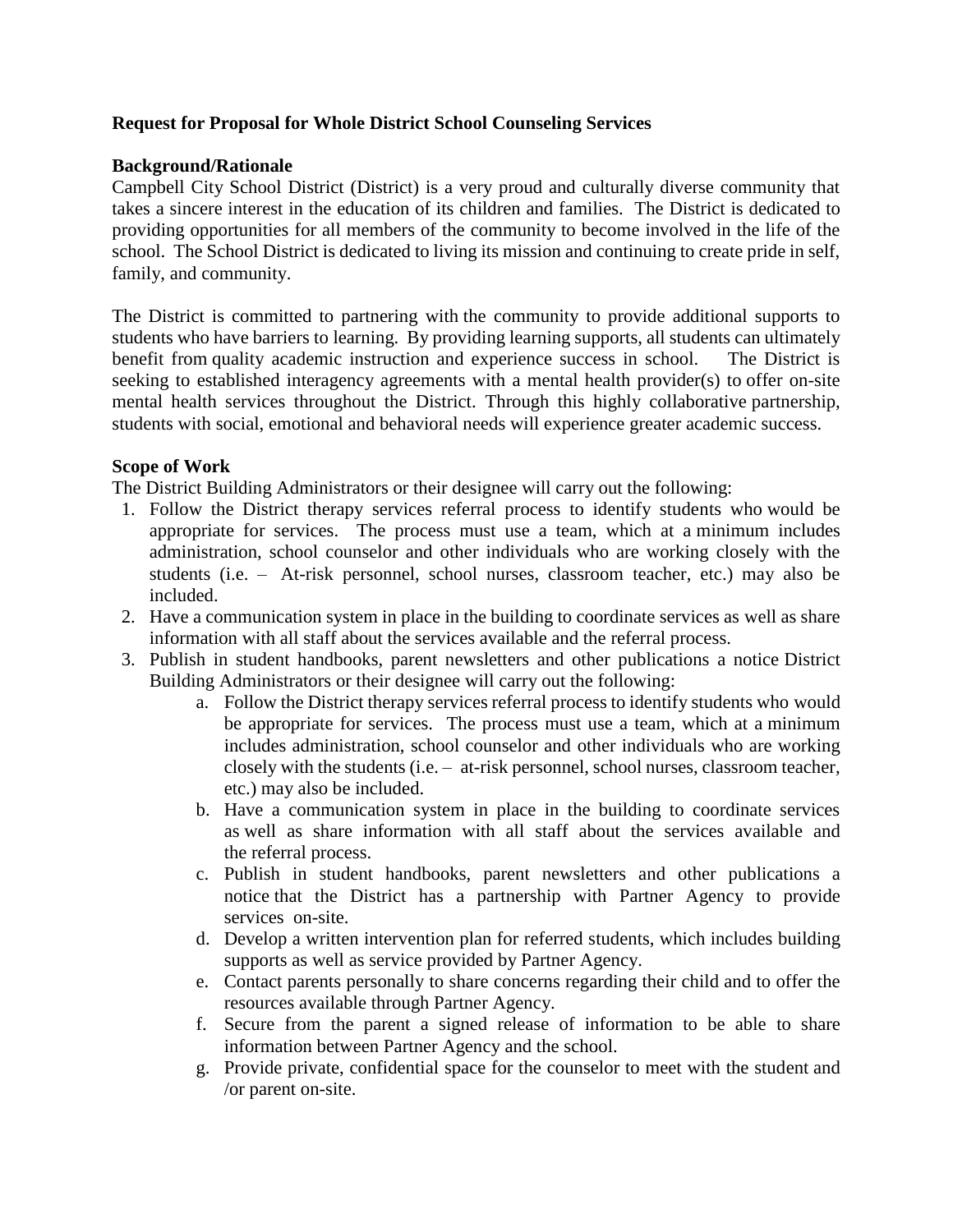- h. Work with Partner Agency staff to schedule on-site appointments during times , which do not conflict with academics.
- i. Monitor student's progress and modify intervention plan as needed using attendance, behavior or academic data.
- 4. Partner Agency will carry out the following:
	- a. Provide school based mental health services in District, including individual and group therapy and behavioral health intervention services to the District.
	- b. Provide a list of staff to the building administrator who will be working with students and families on-site, including their credentials.
	- c. Follow the District therapy services referral process to identify students who would be appropriate for services.
	- d. Assist in identifying a source of funding for each student referred through Medicaid, private insurance, or other available funding.
	- e. Establish procedures for communicating services to families who have language and/or cultural barriers.
	- f. Conduct an initial assessment with referred student and their parents either on-site at the school or in the home environment.
	- g. Based on the findings of the assessment develop a treatment plan that may include individual, on-site therapy and /or skill-building activities to students, consultation with school personnel, group interventions for students, group interventions for parents.
	- h. Provide the Crisis Intervention Specialist with a two-week schedule of services being provided to include but not limited to, student, family, counselor.
	- i. Participate in ongoing intervention consultations with staff teams involved with students to assist the District in ensuring students are receiving optimal services.

### **COMPENSATION, ALLOWABLE COST AND PAYMENT**

The mental health organization will be responsible for accessing medical insurance for services provided. The District may provide reimbursement for mental health services provided to students that are uninsured or underinsured should there be an educational need. Additional information regarding requirements for billing and reimbursement will be provided to the selected provider as part of the contract and interagency agreement.

### **Proposal Contents**

The proposal must include the following;

- Vendor Information Form
- Proposal Response Form
- Vendor Reference List

### **Period of Performance**

It is anticipated that the contracted dates will be board approval date through June 30, 2023.

#### **Due Date and Place for Submission of Proposals**

The deadline for receipt of electronic proposals is June 29. 2022. 4:00 p.m.(Eastern Standard Time).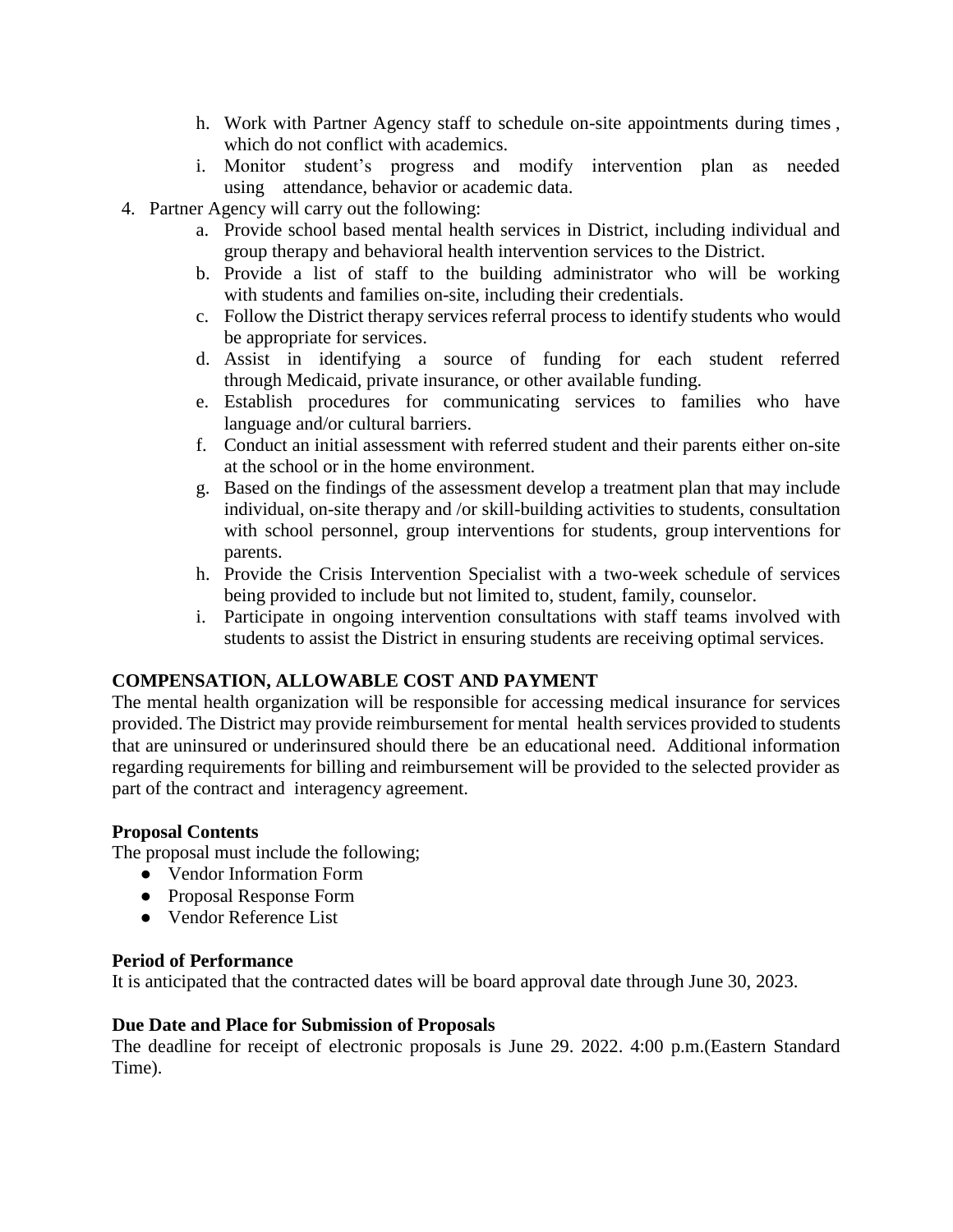Submit proposals electronically in Adobe Acrobat PDF format to: Cheryl McArthur, cmcarthur@campbell.k12.oh.us

Include the specified bidder's name and name of the RFP in the email subject line.

# *Any proposal received after the date and time listed above will not be considered.*

### **Questions**

Submit questions pertaining to this Request for Proposal (RFP) in writing via email by June 15, 2022 at 4:00 p.m. EST to the email address below:

Cheryl McArthur, cmcarthur@campbell.k12.oh.us

Include the specified bidder's name and name of the RFP in the email subject line.

All questions and answers will be available to each respondent upon request.

# **Rights Reserved by the School District:**

The School District reserves the right to waive any irregularities in proposals, to reject any or all proposals, and to cancel this solicitation at any time prior to contract award. The School District reserves the right to award all or any portion of the work specified in the Request for Proposal to any respondent(s). The School District also reserves the right to amend the timeline. Prior to making a selection decision, the School District reserves the right to interview any or all individuals or businesses submitting a proposal, and to check references as part of the final evaluation process.

The School District reserves the right to allow spirit wear to be created during the educational process outside of this agreement.

### **Standard Terms and Conditions:**

1. The request for proposal, terms and conditions, the specifications, and the received proposal form the contract and they shall be fully part of the contract, as if thereto attached, or therein repeated. These documents represent the entire agreement between the successful vendor(s) and the School District and supersede any prior discussions or negotiations, representations or agreements, either written or oral.

2. Respondents are cautioned to read this invitation carefully, to complete all entries, and all documents or information requested. Failing to do so may render the proposal materially non responsive and result in non-consideration of the proposal.

3. The contract, once accepted, shall be firm for one (1) year, beginning with the board approval date and expiring June 30, 2023. The contract may be renewed two (2) additional one (1) year terms if agreed to by both parties. Terms for each additional year of contract shall be determined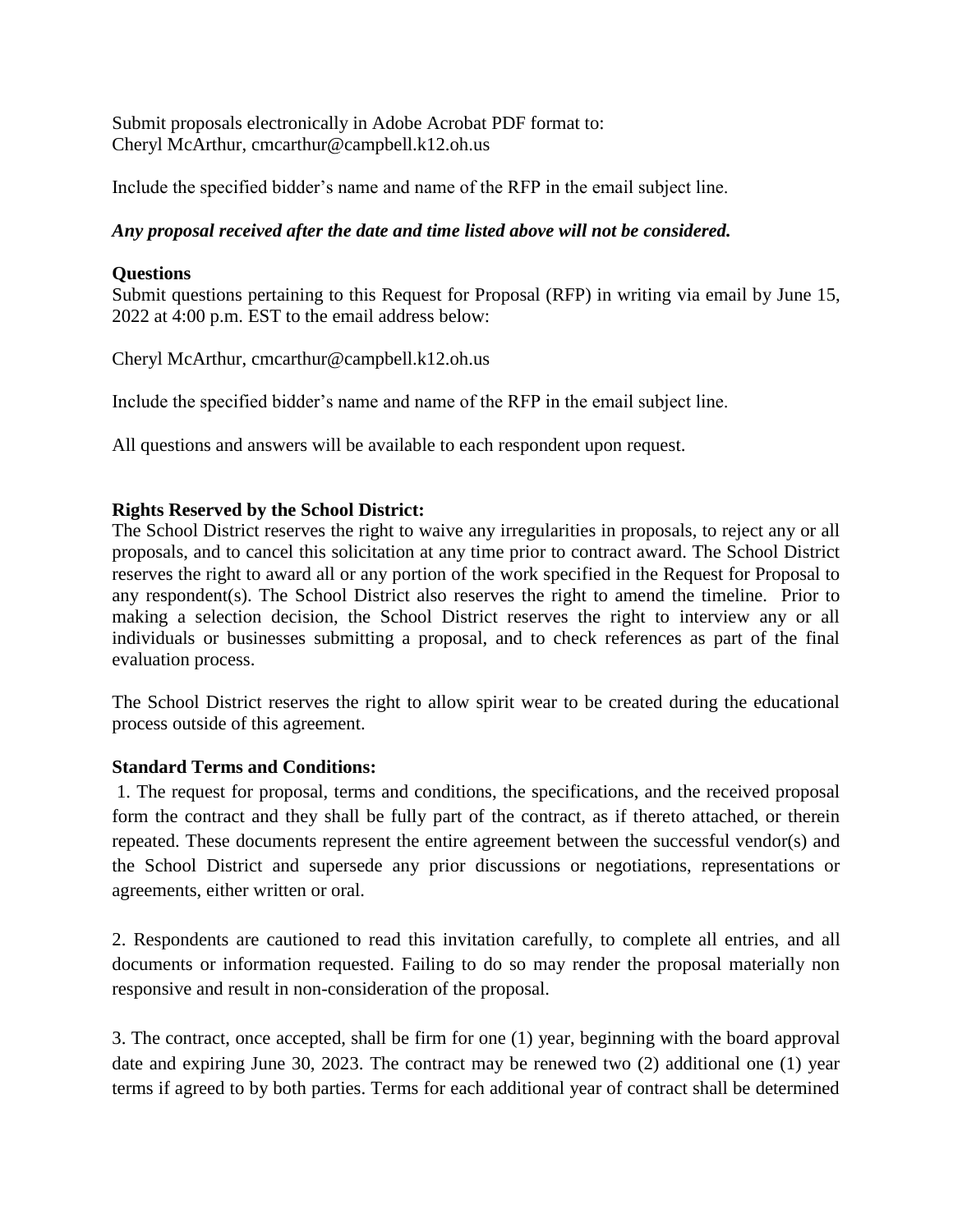by mutual consent, except that contractor agrees that price increases, if any, after the initial oneyear term will not exceed 5%.

4. Renewing the contract would imply doing so under the same terms and conditions. Three months prior to the expiration of this contract, the vendor(s) shall provide to School District's Business Office an offer to renew the contract. This offer must be in writing.

5. The vendor shall indemnify and hold harmless the Board, the School District and its and their officers and employees from and against all claims and liabilities incurred in or arising out of the vendor's performance of the contract.

6. Vendor is an independent contractor, and the employees of the vendor are not and shall not be considered to be employees of the School District. The vendor will be responsible for addressing all labor, employment and working condition issues with its employees without the involvement of School District staff unless agreed to otherwise. The vendor will be required to pay all applicable payroll taxes and deductions required by local, state, and federal law, including Social Security taxes, unemployment compensation, Medicare and other similar deductions.

7. Proposals meeting the requirements of the Request for Proposal shall be considered. Respondents taking exception to the specifications, or offering substitutions shall state these exceptions plainly on the Exceptions Page of this document.

8. Respondents shall submit via email all questions concerning this proposal to cmcarthur@campbell.k12.oh.us. All questions and answers will be provided to all proposers.

Any interpretations, corrections, or changes to this RFP and the Specifications will be made by addendum to the RFP. The sole issuing authority of addenda shall be vested in the School District's Purchasing Agent(s). Addenda will be emailed to all who are known to have received a copy of this RFP.

9. Worker's Compensation Insurance shall be carried by the vendor in the full amount required by Ohio law.

10. No right or interest in this contract shall be assigned or delegation of any obligation made by the vendor to another vendor. Any attempted assignment or delegation by the vendor shall be wholly void and totally ineffective for all purposes.

11. Each respondent, by making his proposal, represents that the respondent has read and understands the RFP.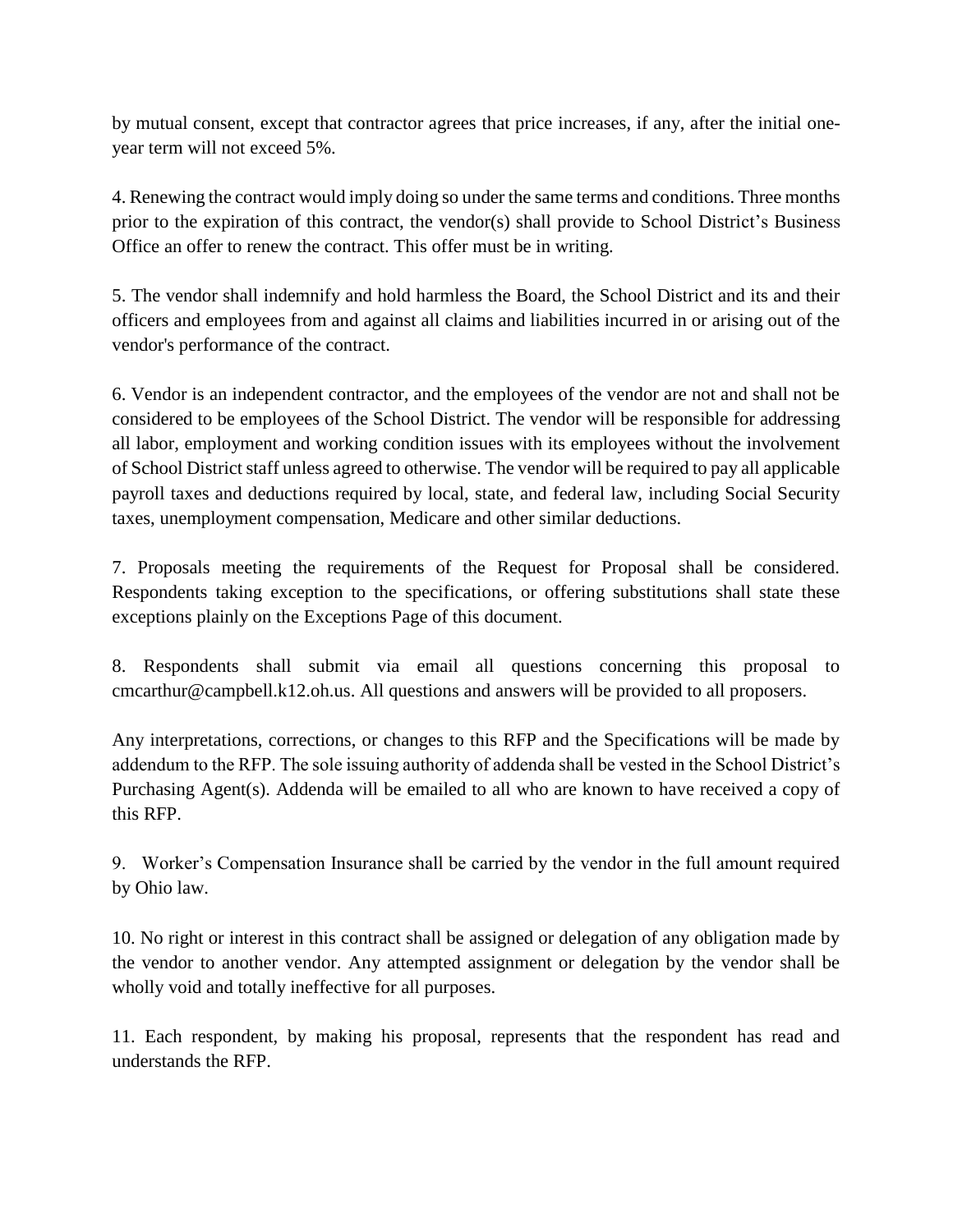12. All District property and facilities are a drug free zone. No one may use, consume, carry, transport, or exchange tobacco, cigarettes, or illegal drugs while in a school district building or while on school district property. The respondent's company and its employees shall adhere to this policy.

13. The School District shall have the right to effect the immediate removal of the vendor's employees from the school facilities for being outside a designated work area, for fraternizing with or engaging in any improper behavior directed toward or in the vicinity of students, employees or guests of the School District, or for other good cause shown.

14. If, at any time, the vendor fails to fulfill or abide by the terms, conditions, or specifications of the contract, the District reserves the right upon written notice to the vendor to the following remedies (though not just limited to these): purchase the service elsewhere and/or cancel the contract. The Contract may also be terminated by School District for its convenience and without cause with a fourteen (14) day written notice to vendor.

15. All parties agree that venue for any litigation rising from this contract shall lie in Mahoning County, Ohio.

16. The vendor understands and agrees that for the purchase of the vendor's services and/or products that are made directly by students and/or the students' families, compensation for such services and/or products shall be paid only by those students and/or those students' families, and the vendor further agrees that the School District shall not be responsible for compensating vendor for such services and/or products.

# **Submissions:**

1. Your proposal, in order to be considered, must include the properly executed Request for Proposal Response Form and those other items and/or attachments as specified in this proposal.

2. In the event the successful respondents requests a separate contract be signed, a copy of this contract must be submitted with the proposal. The contract will be reviewed by the School District's attorney for approval prior to the School District's Board of Education officially awarding the contract. The School District reserves the right to reject the vendor contract form in the School District's sole discretion.

3. The successful vendor shall assign a representative who will be responsible for the administration of this contract (not involving change of scope, terms or conditions) and a point of contact for the School District.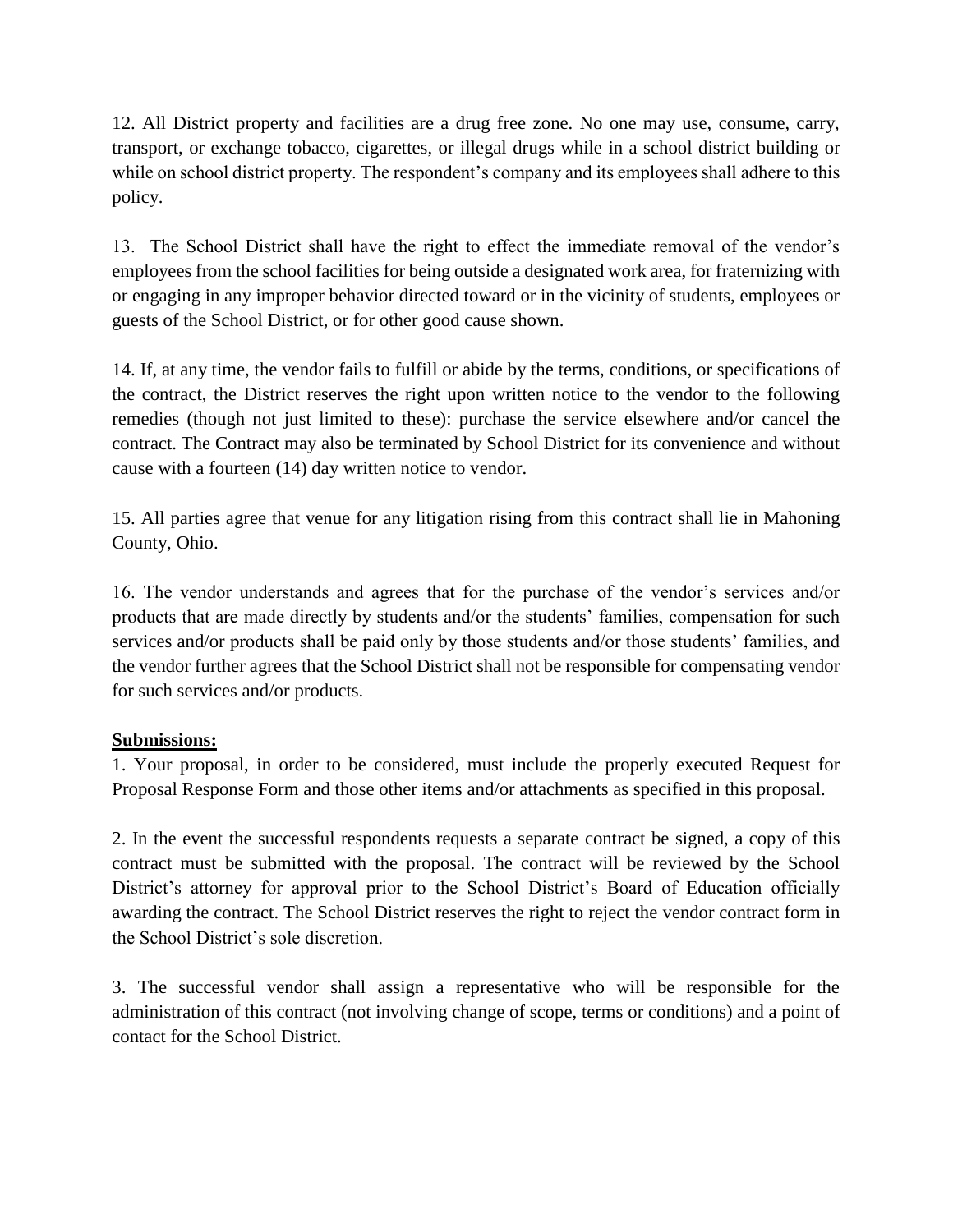4. Each respondent must affirmatively demonstrate responsibility through a satisfactory record of performance. Each respondent is required to submit with their proposal a minimum of three (3) references from school districts for which spirit wear has been provided by your company within the last two years. The list shall include the company/entity name, address, contact name, email address, telephone number and items provided.

# **SCORING**

The proposal will be evaluated based upon the following four areas. Therefore, it is important that your proposal be responsive to the data requested. Evaluation of responses is based upon a 25 point rating system with 0 being the lowest score and 25 being the highest score.

- 1. Qualifications of the Organization 0-5 points
	- a. Include brief background on services provided to children, grades K 12.
	- b. Document experience in providing assessments, developing treatment plans, providing therapy and behavioral health intervention services
	- c. Outline your referral & intake process
- 2. Administrative Support 0-5 points
	- a. Detail who will be providing clinical supervision.
	- b. Indicate who will be the contact for contract negotiations and funding issues.
	- c. Outline the process for resolving school staff or client expressed concerns with agency staff
- 3. Qualifications of Key Staff 0-5 points
	- a. Highlight staff qualifications & preferred therapy modalities
	- b. Describe proposed plan for staffing
	- c. Discuss how the agency will support clients who don't speak English or have limited access to traditional communication methods .
- 4. Partnership 0-10 points
	- a. Describe your organization's experience participating in multi-disciplinary teams.
	- b. Explain how staff will partner and communicate with parents.
	- c. Document how staff will build relationships and collaborate with District building staff.
	- d. Describe how staff will communicate and report student progress to building administration and case management staff.
	- e. Please articulate how school based services may differ from traditional community based services & the plan your agency has for navigating those differences.
	- f. Highlight any current or past partnerships with the District.

Please provide the following documentation:

- 1. Documentation of non-profit status.
- 2. Documentation of credentials for staff and supervisors. (Including current BCI/FBI clearances.)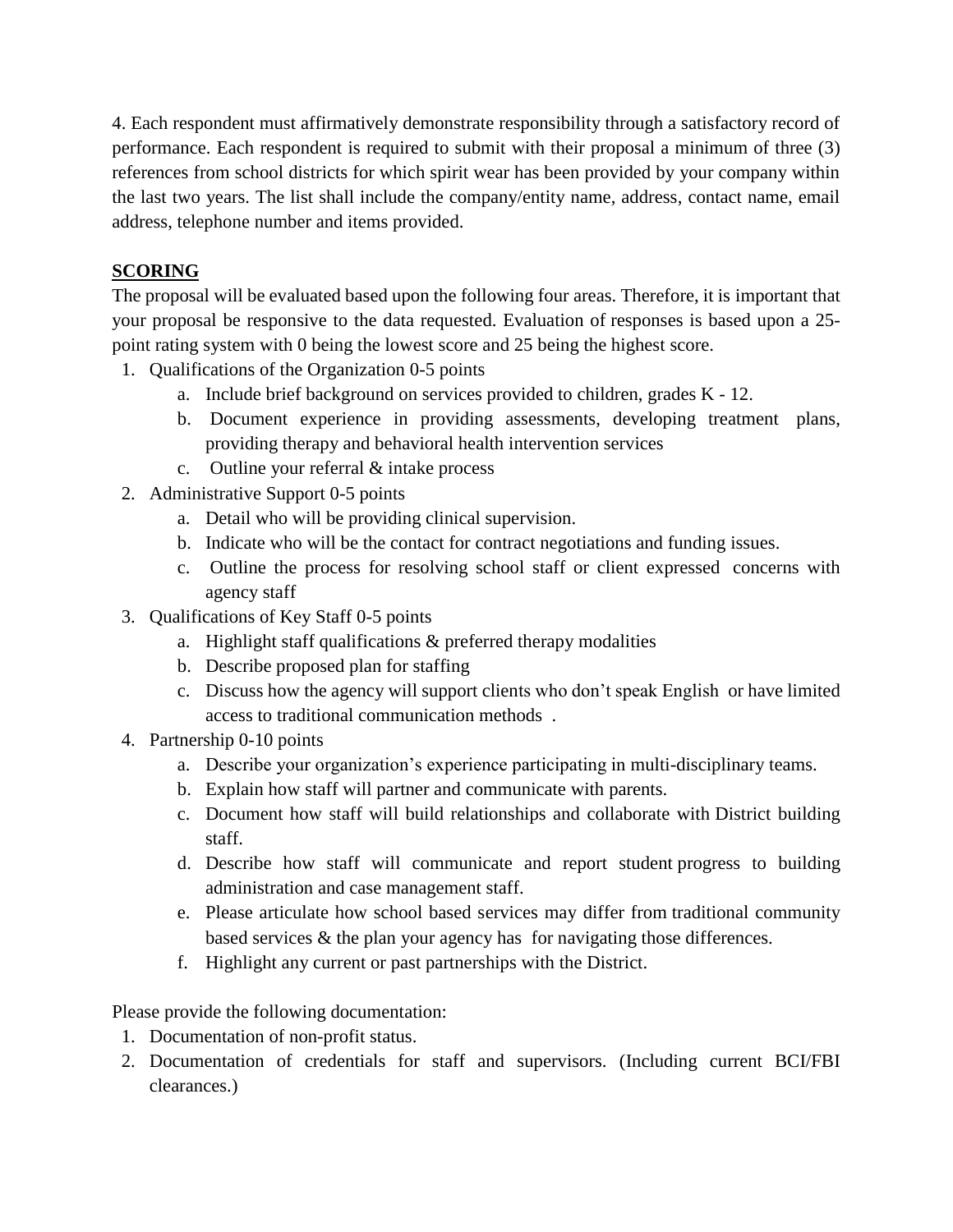- 3. Documentation of registration as a provider with Ohio and private insurances.
- 4. Documentation regarding organization licensure and accreditation.
- 5. Provide three references, may be from building administrators or other school districts.

# **Evaluation and Award:**

1. The School District will award the proposal that offers the overall best value to the District.

2. The District is expected to take action on this proposal no later than July 31, 2022. If awarded, the successful vendor will receive a written notification of acceptance by award letter mailed or otherwise furnished, which when received by the vendor results in a binding contract without further action by either party.

**Anticipated Timeline: Proposal Release Date: Questions submitted by: Proposal Due Date: Contract Award Date: Contract Period:**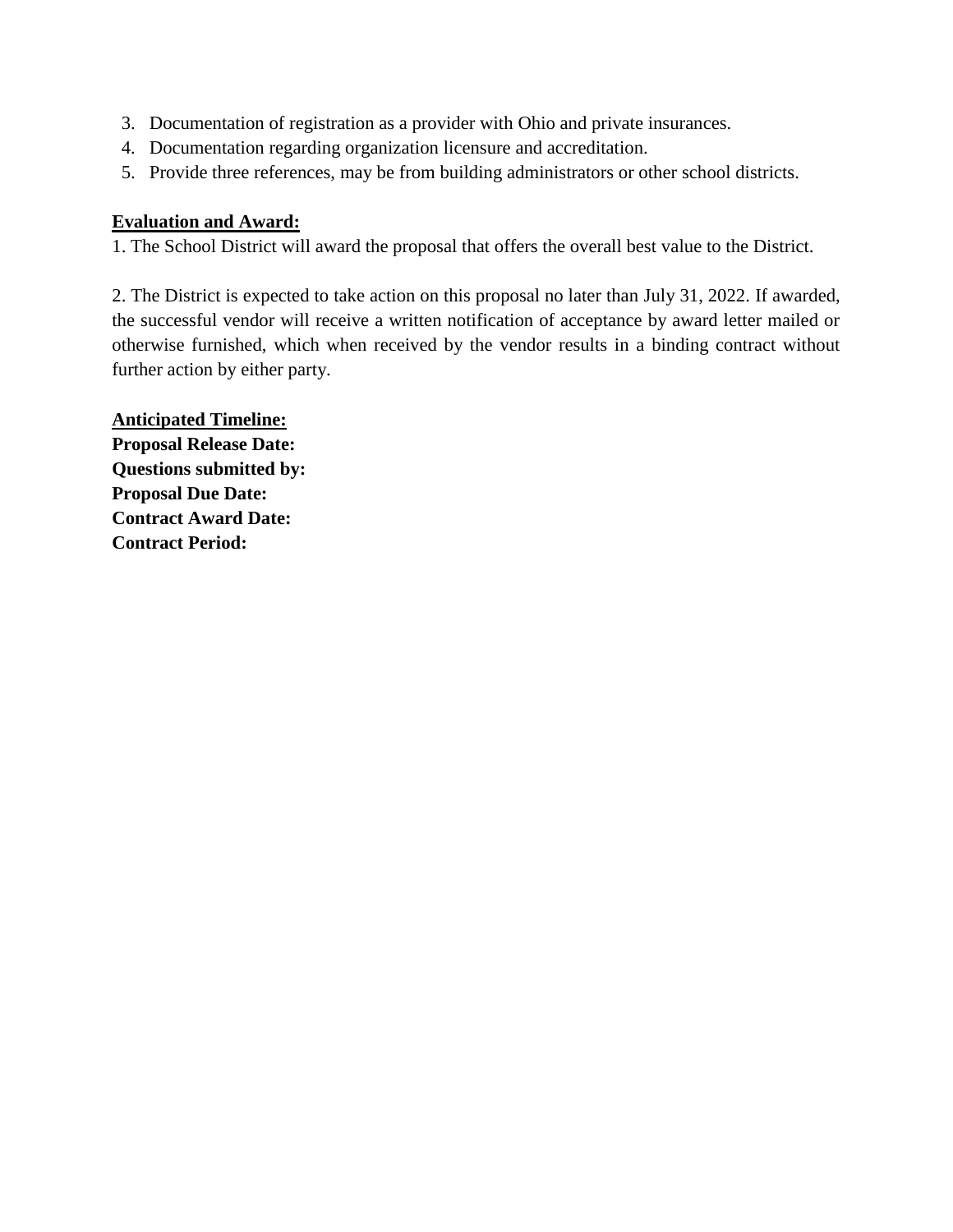#### **PROPOSAL RESPONSE FORM**

#### **To: Campbell City School District Cheryl McArthur, Business Manager**

**From: Company Name: Address: City/State/Zi:p Area Code & Telephone Number: Fax Number: Company E-mail: Company Website: Federal Tax Identification Number: Respondent's Name: Respondent's Name Printed: Position With Company:**

#### **ADDRESS FOR SUBMITTING PURCHASE ORDERS:**

**Company Name: Address: City/State/Zip: Area Code & Telephone Number: Fax Number: Company E-mail:**

### **REMITTANCE ADDRESS FOR PAYMENTS (if different): Company Name: Remit to Address: City/State/Zip: Area Code & Telephone Number:**

**I, the undersigned, as the owner or legally authorized representative of the above named company, by signing the following statement, agree that I have READ and UNDERSTAND all of the Instructions and Specifications contained herein, and that if accepted by the Campbell City School District all of the provisions are part of a binding contract between the Campbell City School District and our company. I also certify that this proposal is made without previous understanding, agreement, contents of this proposal, or connection with any person, firm, or corporation making a proposal for the same contract, and is in all ways fair without collusion or fraud.**

**Owner or Legally Authorized Representative: Title/Official Position: Signature Date:**